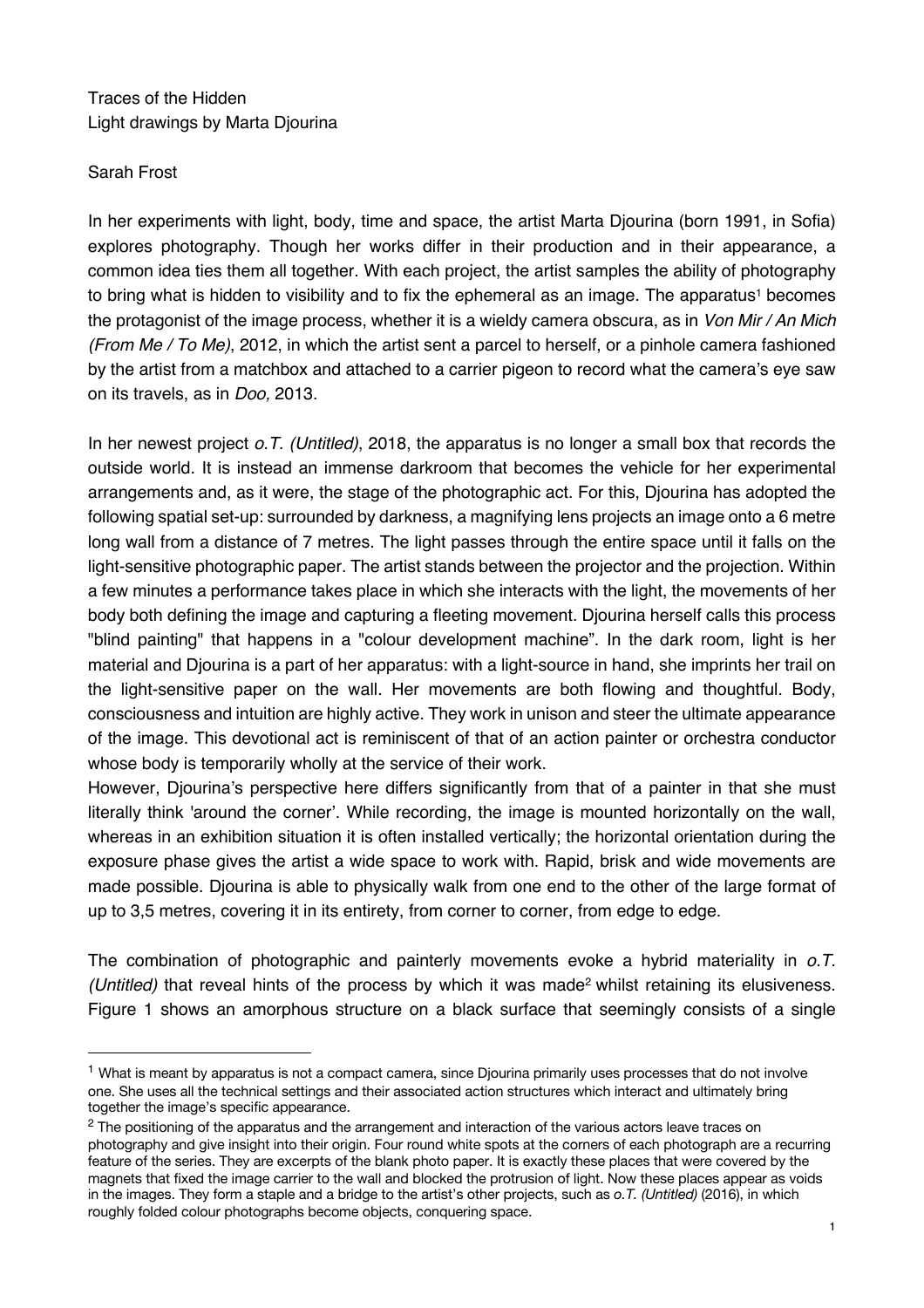brushstroke - an effect that no light source can produce. Fine impressions of bristles fringe the white figure's outline. Due to its strong contrast with the black surface, it seems to shine from the inside out. At the same time a wild and resistant internal structure comes to light. The two overlay, obscure and displace each other: yellow-orange, glowing hatching, neon-blue scribbles, and black, impulsive strokes that reach from the outside in, gradually break the white shape down. In Figure 2 puffy purple and pink strokes appear as if sprayed with a can, their shrill colour reminiscent of graffiti. In Figure 3 the colour gradients are similar to watercolour; their intensity causes the picture to glow.

Such attributions are based on terms that derive from painting and drawing, although it is evident that *o.T (Untitled)* is created by a photographic process*.* The analogy with this once competing media is one we know well. Since the invention of photography in the mid-19th century, the idea has existed that the Sun draws images with light**. 3**

Nevertheless, in Djourina's series of works, writing with photographic light is more than just a metaphor. The artist treats her instruments as she would a pencil and brush. With laser pointers and coloured diodes she leaves purposeful traces of colour on the photo-sensitive paper. The orange hatching in Figure 1 is reminiscent of a crayon drawing, but has in reality been created by a purple laser whose light scattering lens creates the shaded transitions. With flashlights, the artist creates painterly effects, such as colour gradients, clouds, fog or circles. The potency of photography transcends that of the painter, making the painterly qualities its own. The brilliance of the colours on the smooth surface, and the sharpness and transparency with which the works can be viewed, lands them wholly in the field of photography.

However, the unique fusion of graphic, painterly and photographic gestures owes, above all else, to a process of several stages whose origin lies in painting. The exposure phase is in fact only the third and final stage, preceded by two others. First, Djourina uses black paint and various narrow paintbrushes to paint on A4 sheets of clear plastic. After applying the paint she then uses the back of the brush to scratch into it, and uses her fingers to distribute, press and scratch the acrylic onto the transparent image carrier, often leaving her fingerprints — as seen in in Figure 4. This not only serves as a signature, but also depicts the photographic metaphors of the *imprint* and the *trace* of reality in a truly haptic way.

In the second step, the finished intermediate image is placed on the magnifying object, which now throws light and shadow through the stencil onto the blank photo-sensitive paper. In some of her photos, specifically Figure 1, the artist places the slide slightly obliquely, creating a frame in the photograph and an image within an image (pp. 8, 12). By doing so, she achieves spatiality and evokes associations of a landscape with a horizon (Fig. 1). Through this step in the process, chance structures in the photograph are made visible. A detail of Figure 5 (p. 69) reveals many fine, light strokes that make the blue surface appear as if it were being worn down. In reality, this is a magnified projection of the dust that lay on the lens and has imprinted itself on the photograph. The lens functions as an imaging tool with which the artist can test different magnification modes and so vary a spectrum of excerpts - from the overall view down to microscopic details. In this way Djourina

 $\overline{a}$ 

**<sup>3</sup>** See: Bernd Stiegler, *Licht-Schrift*, in: id., "Bilder der Photographie – Ein Album photographischer Metaphern", Frankfurt a.M. 2006, pg. 131f.